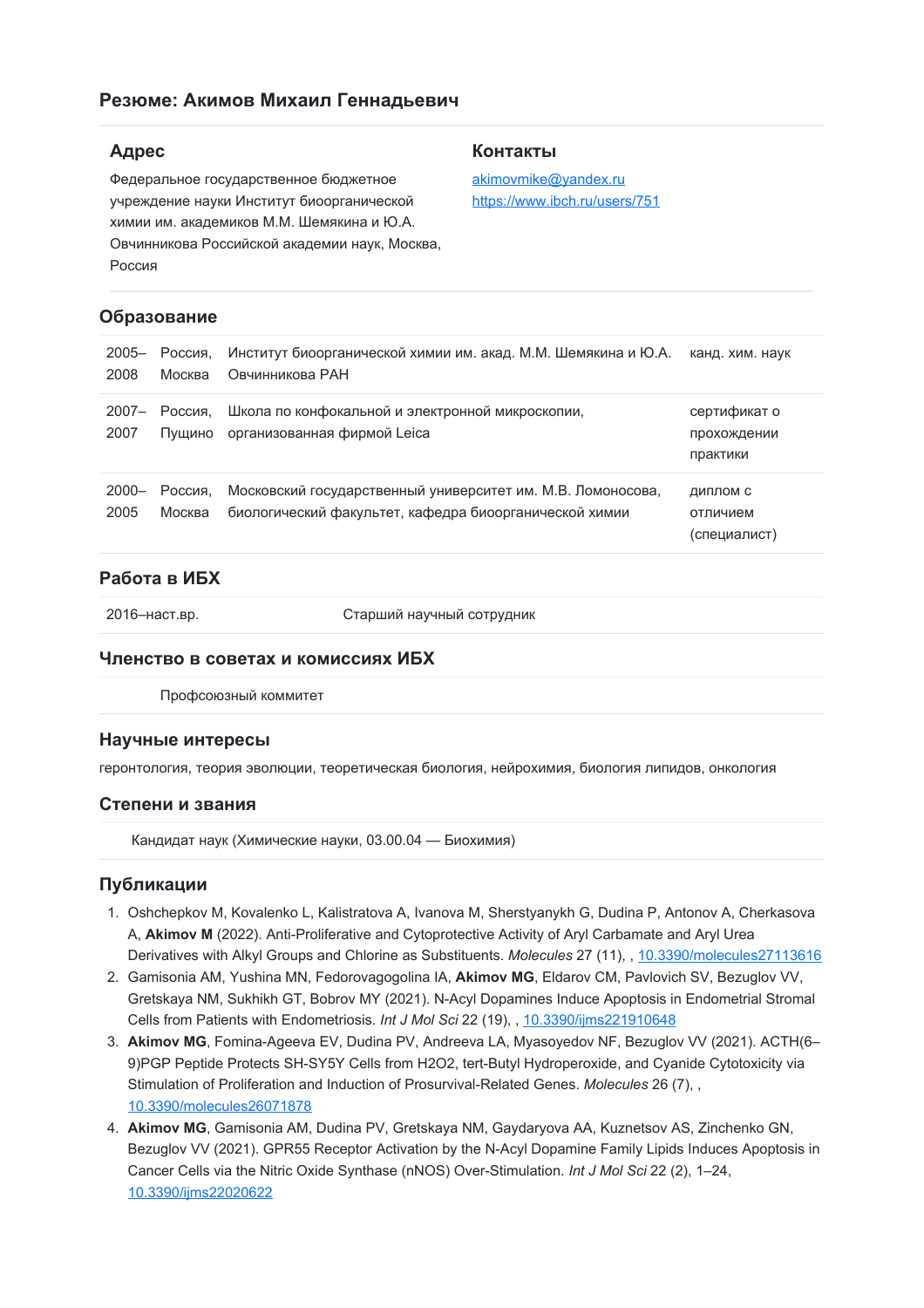- 5. Bandyopadhayaya S, **Akimov MG**, Verma R, Sharma A, Sharma D, Kundu GC, Gretskaya NM, Bezuglov VV, Mandal CC (2021). N-arachidonoyl dopamine inhibits epithelial-mesenchymal transition of breast cancer cells through ERK signaling and decreasing the cellular cholesterol. *J Biochem Mol Toxicol* 35 (4), e22693, [10.1002/jbt.22693](https://doi.org/10.1002/jbt.22693)
- 6. Shestakova KM, Moskaleva NE, Mesonzhnik NV, Kukharenko AV, Serkov IV, Lyubimov II, Fomina-Ageeva EV, Bezuglov VV, **Akimov MG**, Appolonova SA (2020). In Vivo Targeted Metabolomic Profiling of Prostanit, a Novel Anti-PAD NO-Donating Alprostadil-Based Drug. *Molecules* 25 (24), , [10.3390/molecules25245896](https://doi.org/10.3390/molecules25245896)
- 7. **Akimov MG**, Dudina PV, Gamisonia AM, Gretskaya NM, Zinchenko GN, Mandal CC, Bezuglov VV (2020). The Influence of the Cholesterol Level in Cells on Endovanilloid Cytotoxicity. *Dokl Biochem Biophys* 493 (1), 167–170, [10.1134/S1607672920040018](https://doi.org/10.1134/S1607672920040018)
- 8. Gretskaya NM, Gamisonia AM, Dudina PV, Zakharov SS, Sherstyanykh G, Akasov R, Burov S, Serkov IV, **Akimov MG**, Bezuglov VV, Markvicheva E (2020). Novel bexarotene derivatives: Synthesis and cytotoxicity evaluation for glioma cells in 2D and 3D in vitro models. *Eur J Pharmacol* 883, 173346, [10.1016/j.ejphar.2020.173346](https://doi.org/10.1016/j.ejphar.2020.173346)
- 9. **Akimov MG**, Dudina PV, Fomina-Ageeva EV, Gretskaya NM, Bosaya AA, Rudakova EV, Makhaeva GF, Kagarlitsky GO, Eremin SA, Tsetlin VI, Bezuglov VV (2020). Neuroprotective and Antioxidant Activity of Arachidonoyl Choline, Its Bis-Quaternized Analogues and Other Acylcholines. *Dokl Biochem Biophys* 491 (1), 93–97, [10.1134/S1607672920020027](https://doi.org/10.1134/S1607672920020027)
- 10. Kalistratova AV, Kovalenko LV, Oshchepkov MS, Gamisoniya AM, Gerasimova TS, Demidov YA, **Akimov MG** (2020). Synthesis of new compounds in the series of aryl-substituted ureas with cytotoxic and antioxidant activity. *MENDELEEV COMMUN* 30 (2), 153–155, [10.1016/j.mencom.2020.03.007](https://doi.org/10.1016/j.mencom.2020.03.007)
- 11. Sviridova LA, Protopopova PS, **Akimov MG**, Dudina MS, Melnikova EK, Kochetkov KA (2020). Synthesis of new physiologically active (2-oxoimidazolidin-5-yl)indoles. *MENDELEEV COMMUN* 30 (3), 347–349, [10.1016/j.mencom.2020.05.029](https://doi.org/10.1016/j.mencom.2020.05.029)
- 12. Prutkov AN, Chudinov MV, Matveev AV, Grebenkina LE, **Akimov MG**, Berezovskaya YV (2020). 5-alkylvinyl-1,2,4-triazole nucleosides: Synthesis and biological evaluation. *Nucleosides Nucleotides Nucleic Acids* 39 (7), 1–21, [10.1080/15257770.2020.1723624](https://doi.org/10.1080/15257770.2020.1723624)
- 13. **Akimov MG**, Kudryavtsev DS, Kryukova EV, Fomina-Ageeva EV, Zakharov SS, Gretskaya NM, Zinchenko GN, Serkov IV, Makhaeva GF, Boltneva NP, Kovaleva NV, Serebryakova OG, Lushchekina SV, Palikov VA, Palikova Y, Dyachenko IA, Kasheverov IE, Tsetlin VI, Bezuglov VV (2020). Arachidonoylcholine and Other Unsaturated Long-Chain Acylcholines Are Endogenous Modulators of the Acetylcholine Signaling System. *Biomolecules* 10 (2), , [10.3390/biom10020283](https://doi.org/10.3390/biom10020283)
- 14. Lavrova AV, Gretskaya NM, **Akimov MG**, Bezuglov VV (2019). A Novel Fluorescent Analog of the Dopamine Reuptake Inhibitor GBR12909. *Russ. J. Bioorganic Chem.* 45 (5), 416–424, [10.1134/S1068162019040058](https://doi.org/10.1134/S1068162019040058)
- 15. **Akimov MG**, Ashba AM, Fomina-Ageeva EV, Gretskaya NM, Myasoedov NF, Bezuglov VV (2019). Neuroprotective Action of Amidic Neurolipins in Models of Neurotoxicity on the Culture of Human Neural-Like Cells SH-SY5Y. *Dokl Biochem Biophys* 485 (1), 141–144, [10.1134/S1607672919020182](https://doi.org/10.1134/S1607672919020182)
- 16. **(конференция) Akimov M**, Loginova E, Musin M (2019). A graph-based approach for learner-tailored teaching of Korean grammar constructions. *IEEE Int Conf Data Min Workshops* 2018-November, 349–354, [10.1109/ICDMW.2018.00057](https://doi.org/10.1109/ICDMW.2018.00057)
- 17. **(конференция) Akimov M**, Ashba A, Gretskaya N, Bezuglov V (2018). N-acyl dopamines (NADA) require a certain cellular cholesterol level to induce cell death. *FEBS Open Bio* 8 (Supp.), 75–ShT.23–2.
- 18. **(книга) Akimov MG**, Gretskaya NM, Bezuglov VV (2017). Endovanilloids as differentiation inducers for mammalian cells. 33, 197–208.
- 19. Shevchenko KV, Bezuglov VV, **Akimov MG**, Nagaev IY, Shevchenko VP, Myasoedov NF (2017). Synthesis of N-acyl derivatives of Pro-Gly-Pro-Leu peptide: Proteolytic stability in vitro and effects on mouse macrophage cells RAW264.7. *Dokl Biochem Biophys* 476 (1), 333–336, [10.1134/S1607672917050118](https://doi.org/10.1134/S1607672917050118)
- 20. **Akimov MG**, Ashba AM, Gretskaya NM, Bezuglov VV (2017). N-acyl dopamines induce apoptosis in PC12 cell line via the GPR55 receptor activation. *Dokl Biochem Biophys* 474 (1), 155–158, [10.1134/S1607672917030012](https://doi.org/10.1134/S1607672917030012)
- 21. Ashba AM, **Akimov MG**, Gretskaya NM, Bezuglov VV (2016). N-acyl dopamines induce cell death in PC12 cell line via induction of nitric oxide generation and oxidative stress. *Dokl Biochem Biophys* 467 (1), 81–84,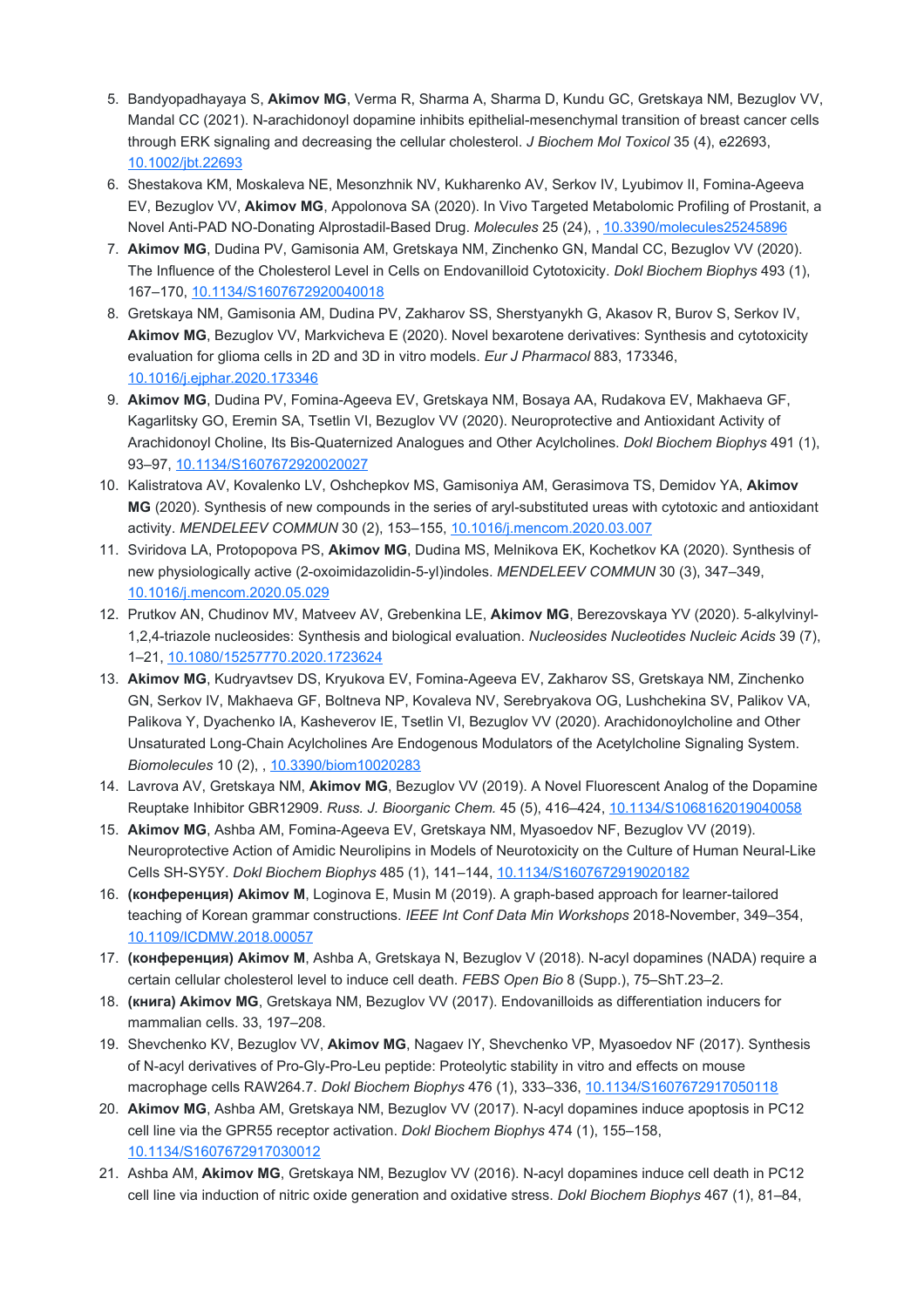[10.1134/S1607672916020010](https://doi.org/10.1134/S1607672916020010)

- 22. Bezuglov VV, **Akimov MG**, Gretskaya NM, Surin AM, Pinelis VG, Shram SI, Vyunova TV, Shevchenko KV, Andreeva LA, Myasoedov NF (2015). The study of the neurotropic peptides role in cell responses regulation. 21, 151–170.
- 23. **Akimov MG**, Gretskaya NM, Zinchenko GN, Bezuglov VV (2015). Cytotoxicity of endogenous lipids N-acyl dopamines and their possible metabolic derivatives for human cancer cell lines of different histological origin. *Anticancer Res* 35 (5), 2657–2661.
- 24. **Akimov MG**, Fomina-Ageeva EV, Bezuglov VV (2015). Optimization of the procedure of nitrogen oxide quantitation in mammalian cell culture media. *Russ. J. Bioorganic Chem.* 41 (1), 63–69, [10.1134/S1068162015010021](https://doi.org/10.1134/S1068162015010021)
- 25. **Akimov MG**, Gretskaya NM, Sinitsyna IA, Efremova AS, Andreeva LA, Shram SI, Bezuglov VV, Myasoedov NF (2015). Synthesis of a new fluorescent analogue of proglyprol and study of the mechanisms of its transport into the cultured rat pheochromocytoma cells. *Dokl Biochem Biophys* 460 (1), 13–15, [10.1134/S1607672915010044](https://doi.org/10.1134/S1607672915010044)
- 26. **Akimov MG**, Gretskaya NM, Karnoukhova VA, Serkov IV, Proshin AN, Shtratnikova VY, Bezuglov VV (2014). The effect of docosahexaenoic acid moiety on the cytotoxic activity of 1,2,4-thiadiazole derivatives. *Biochemistry (Moscow) Supplement Series B: Biomedical Chemistry* 8 (1), 43–46, [10.1134/S1990750814010028](https://doi.org/10.1134/S1990750814010028)
- 27. Gretskaya NM, **Akimov MG**, Bezuglov VV (2014). A new fluorescent analogue for the studies of anandamide transport in cell cultures. *Russ. J. Bioorganic Chem.* 40 (2), 228–232, [10.1134/S1068162014020046](https://doi.org/10.1134/S1068162014020046)
- 28. Bezuglov VV, **Akimov MG**, Serkov IV (2013). Hybrid multifunctional ibuprofen drugs: New generation and novel possibilities. , 275–310.
- 29. **Akimov MG**, Bezuglov VV (2012). N-Acylated dopamines: A new life for the old dopamine. , 49–80.
- 30. **Akimov MG**, Nazimov IV, Gretskaia NM, Deǐgin VI, Bezuglov VV (2010). [The study of peptide stability during hydrolysis by rat gastroenteric tract fragments]. *Bioorg Khim* 36 (6), 753–759.
- 31. **Akimov MG**, Nazimov IV, Gretskaya NM, Deigin VI, Bezuglov VV (2010). Investigation of peptide stability upon hydrolysis by of fragments of the organs of the gastrointestinal tract of rats. *Russ. J. Bioorganic Chem.* 36 (6), 690–695, [10.1134/S1068162010060038](https://doi.org/10.1134/S1068162010060038)
- 32. Ostroumova TV, Markova LN, **Akimov MG**, Gretskaya NM, Bezuglov VV (2010). Docosahexaenoyl dopamine in freshwater hydra: Effects on regeneration and metabolic changes. *RUSS J DEV BIOL* 41 (3), 164–167, [10.1134/S1062360410030045](https://doi.org/10.1134/S1062360410030045)
- 33. Ostroumova TV, Markova LN, **Akimov MG**, Gretskaia NM, Bezuglov VV (2010). Docosahexaenoyl dopamine in freshwater hydra: effects on regeneration and metabolic changes. *Ontogenez* 41 (3), 199–203.
- 34. **Акимов МГ** (2009). Мембраны и рак. , .
- 35. **Akimov MG**, Nazimov IV, Gretskaya NM, Zinchenko GN, Bezuglov VV (2009). Sulfation of N-acyl dopamines in rat tissues. *Biochemistry (Mosc)* 74 (6), 681–685, [10.1134/S0006297909060133](https://doi.org/10.1134/S0006297909060133)
- 36. Bezuglov VV, Gretskaya NM, Klinov DV, Bobrov MY, Shibanova ED, **Akimov MG**, Fomina-Ageeva EV, Zinchenko GN, Bairamashvili DI, Miroshnikov AI (2009). Nanocomplexes of recombinant proteins and polysialic acid: Preparation, characteristics, and biological activity. *Russ. J. Bioorganic Chem.* 35 (3), 320– 325, [10.1134/S1068162009030066](https://doi.org/10.1134/S1068162009030066)
- 37. Bezuglov VV, Gretskaya NM, Klinov DV, Bobrov MI, Shibanova ED, **Akimov MG**, Fomina-Ageeva EV, Zinchenko GN, Bairamashvili DI, Miroshnikov AI (2009). Nanocomplexes of recombinant proteins and polysialic acid: preparation, characteristics, and biological activity. *Bioorg Khim* 35 (3), 350–356.
- 38. Bezuglov VV, Gretskaia NM, Bobrov MI, **Akimov MG**, Fomina-Ageeva EV, Zinchenko GN, Bairamashvili DI, Miroshnikov AI (2009). Modification of recombinant proteins by covalent polysialation illustrated with the example of human insulin. *Bioorg Khim* 35 (2), 274–278.
- 39. Bezuglov VV, Greskaya NM, Bobrov MY, **Akimov MG**, Fomina-Ageeva EV, Zinchenko GN, Bairamashvili DI, Miroshnikov AI (2009). Modification of recombinant proteins by covalent polysialation illustrated with the example of human insulin. *Russ. J. Bioorganic Chem.* 35 (2), 254–257, [10.1134/S1068162009020150](https://doi.org/10.1134/S1068162009020150)
- 40. **Akimov MG**, Gretskaia NM, Shevchenko KV, Shevchenko VP, Miasoedov NF, Bobrov MI, Bezuglov VV (2008). New aspects of biosynthesis and metabolism of N-acyldopamines in rat tissues. *Bioorg Khim* 33 (6), 648–652.